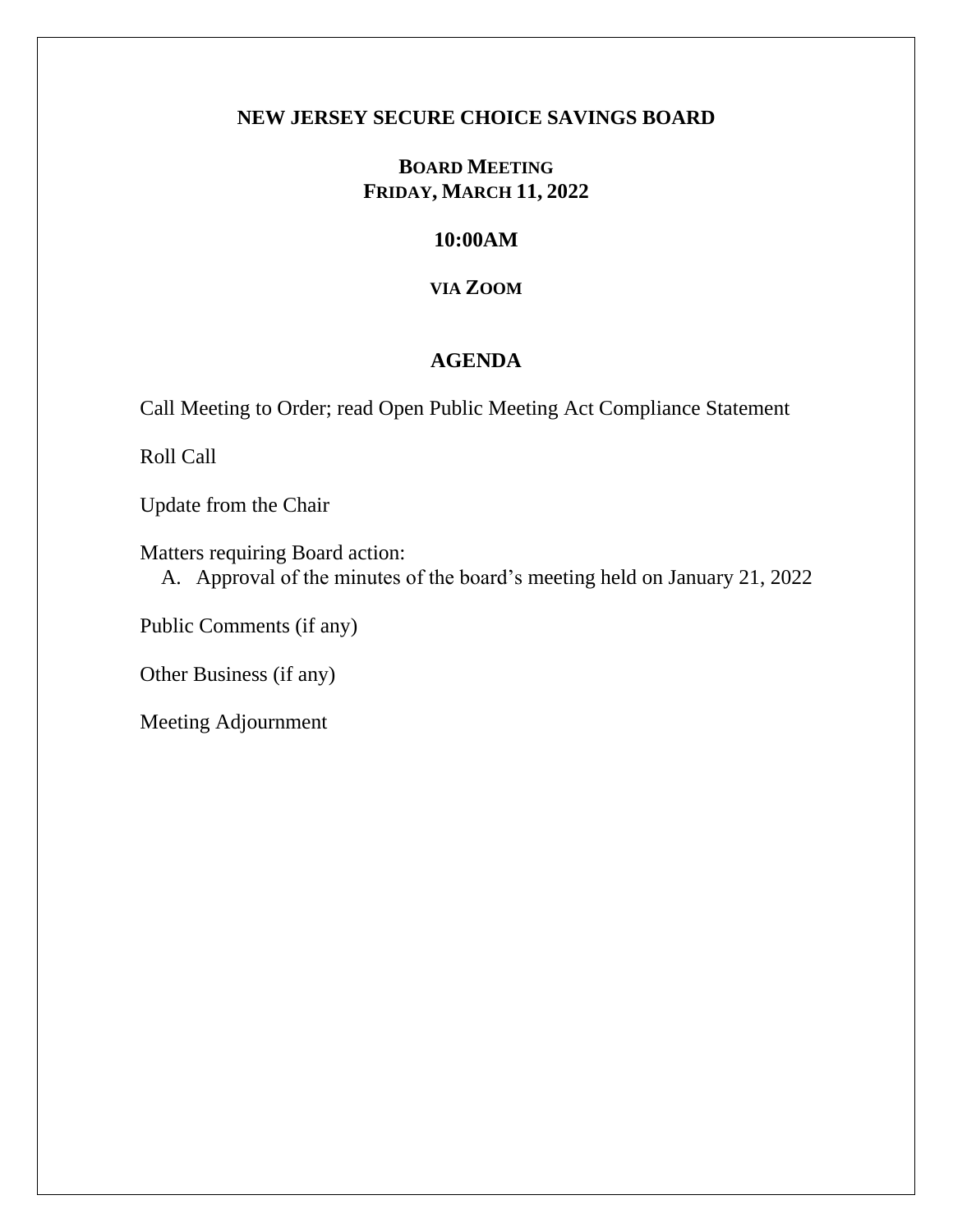### **APPROVAL OF JANUARY 21, 2022 MEETING MINUTES**

**WHEREAS,** Article III, Section 2 of the By-Laws of The New Jersey Secure Choice Savings Board (the "Board") provides that the minutes of actions taken at meetings of the Board be approved by the Board.

**NOW, THEREFORE, BE IT RESOLVED,** that the minutes taken at the meeting of January 21, 2022, of the New Jersey Secure Choice Savings Board are hereby approved. A copy of the minutes are attached.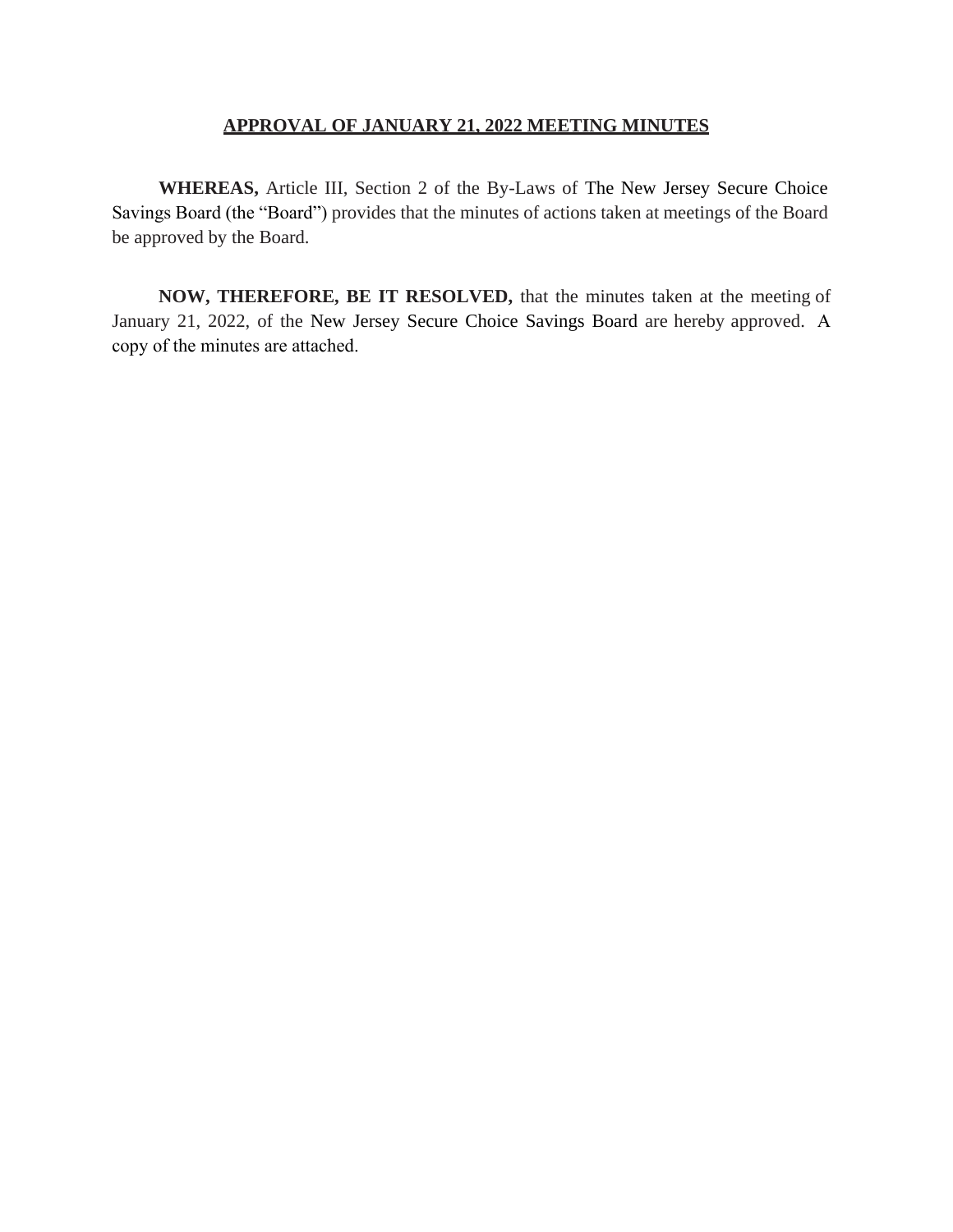# **NEW JERSEY SECURE CHOICE SAVINGS BOARD**

Minutes of the Board meeting of the New Jersey Secure Choice Savings Board (the "Board") held via Zoom on Friday, January 21, 2022 at 10AM Eastern Standard Time.

### **MEMBERS OF THE BOARD IN ATTENDANCE**

Elizabeth Maher Muoio, Chair; Treasurer of the State of New Jersey Evelyn Liebman, Vice Chair, public Member Lynn Azarchi, ex-officio Member; Director of the Office of Management and Budget Kevin Walsh, ex-officio Member; Acting State Comptroller Luis O. De La Hoz, public Member (with technical difficulties) Charles Hall Jr., public Member

#### **ADDITIONAL ATTENDEES**

Amanda Truppa, Assistant Secretary to the Board; Director of Division of Administration – New Jersey Department of the Treasury Andrea Spalla, Assistant Treasurer of the State of New Jersey Susan Wilkerson, Deputy Attorney General Susan Fischer, Assistant Attorney General Noreen Giblin, Governor's Authorities Unit Janice Venables, Governor's Authorities Unit LaShera Kirk, Treasury, Division of Administration Melinda Caliendo, Treasury, Communications Dave Capodanno Elizabeth Harper John Crosby Eli Fried Suzanne Miscik Merritt Branch

Chairperson Muoio presided over the meeting and Amanda Truppa, Assistant Secretary to the Board, kept the minutes.

Chairperson Muoio convened the meeting at 10:01AM. She introduced herself and made the following statement:

*I wish to announce that adequate notice of this meeting was provided in accordance with the Open Public Meetings Act. Notice of today's meeting was filed with the Secretary of State; distributed by press release to at least two daily newspapers in New Jersey; and also posted on the bulletin board for the Secretary of State.*

Chairperson Muoio then gave an update on the Board's efforts to roll out the New Jersey Secure Choice Savings Program, which included taking the steps necessary to hire Program staff and procure professional services, as reflected in the resolutions being considered at this meeting.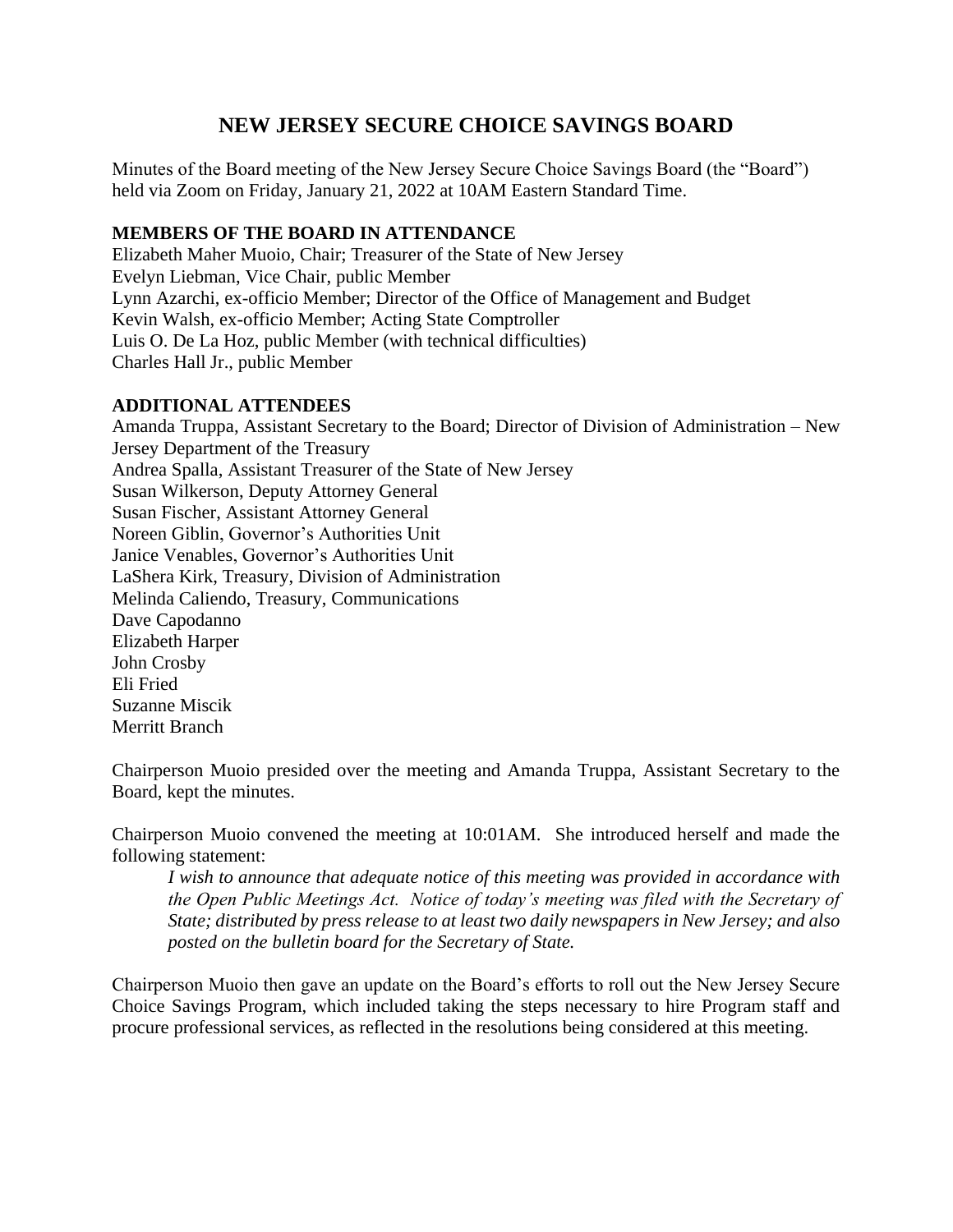The Chair then turned to the business of the Board as follows:

I. The Chair requested a motion to approve the minutes of the Board's organizational Board meeting held on December 15, 2021.

The resolution was moved by Charles Hall, Jr., seconded by Kevin Walsh. and adopted on a unanimous roll call vote. *Note: Board Member Luis O. De La Hoz was not present for, nor participated in this resolution vote*.

II. The Chair requested a motion to approve the RESOLUTION OF THE NEW JERSEY SECURE CHOICE SAVINGS BOARD AUTHORIZING THE PROCUREMENT OF DIRECTOR AND OFFICER INSURANCE.

Board Member Luis O. De La Hoz joins (with technical difficulties) at this time. Chair welcomed Mr. De La Hoz and explained that the resolution had just been introduced and the Board was about to consider the resolution.

> The resolution was moved by Evelyn Liebman and seconded by Charles Hall, Jr. The Chair asked if there was any discussion and Board Member Kevin Walsh stated that he would abstain from this vote. He stated that as Acting Comptroller of the State, he would abstain from any procurement resolutions.

The Board voted and the resolution was adopted on a roll call vote as follows: Elizabeth Maher Muoio - Yes Evelyn Liebman - Yes Lynn Azarch - Yes Kevin Walsh – abstain Luis O De La Hoz - (no vote /technical difficulties) Charles Hall Jr. - Yes

III. The Chair requested a motion to approve the RESOLUTION OF THE NEW JERSEY SECURE CHOICE SAVINGS BOARD AUTHORIZING THE PROCUREMENT OF A PROFESSIONAL RECRUITING FIRM AND APPOINTING MEMBERS TO THE EVALUATION COMMITTEE

The resolution was moved by Charles Hall, Jr. and seconded by Lynn Azarchi.

The Board voted and the resolution was adopted on a roll call vote as follows: Elizabeth Maher Muoio - Yes Evelyn Liebman - Yes Lynn Azarch - Yes Kevin Walsh – abstain Luis O De La Hoz - (no vote /technical difficulties) Charles Hall Jr. - Yes